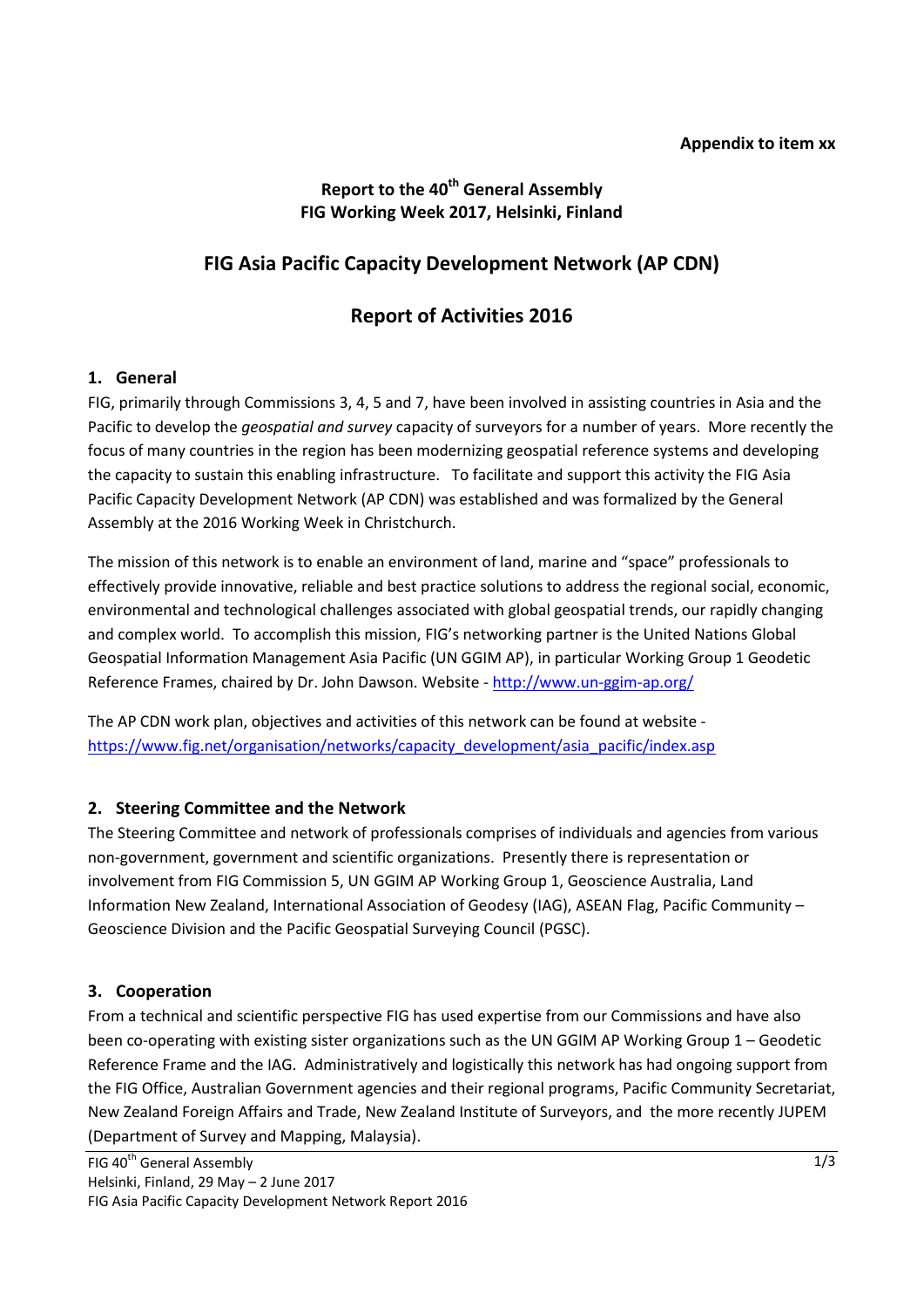### **4. Events and Communications**

The FIG AP CDN in conjunction with the UN GGIM AP have convened two workshops in 2016 –

- Geospatial and GNSS CORS Infrastructure and Systems this forum was held at the Park Royal, Kuala Lumpur, Malaysia on the 16 - 17 October, and comprised of 6 sessions, 22 presentations and attracted over 150 registrants
- Pacific Heights Datum Workshop this was held at Pacific Community "Pasifika Conference Room", Lotus Building in Nabua – Suva on the 26 November, included 4 invited presentations, and it attracted 30 registered participants.



UN GGIM AP Working Group 1 / FIG AP CDN Workshop in Kuala Lumpur, Malaysia October 2016

The FIG AP CDN also participated in the following regional meetings and events in 2016 –

- FIG Working Week and SIDS Workshop in Christchurch New Zealand, May
- PGSC meeting in Christchurch New Zealand, May and also in Suva Fiji, November
- UN GGIM AP Plenary Meeting and forum / workshop on Policy and Legal Frameworks for Geospatial Information Management in KL – Malaysia, October
- Pacific GIS / RS Users Conference in Suva Fiji, December



PGSC meeting in Suva, Fiji November 2016

For detailed information about the activities and outcomes of the FIG AP CDN please refer to the website – [https://www.fig.net/organisation/networks/capacity\\_development/asia\\_pacific/index.asp](https://www.fig.net/organisation/networks/capacity_development/asia_pacific/index.asp)

#### **5. Accomplishments and Challenges**

From a work plan perspective, to date the FIG AP CDN has achieved the following –

 Formed the network of geospatial and surveying professionals to assist countries with modernizing geospatial reference systems and developing the capacity to sustain this enabling infrastructure.